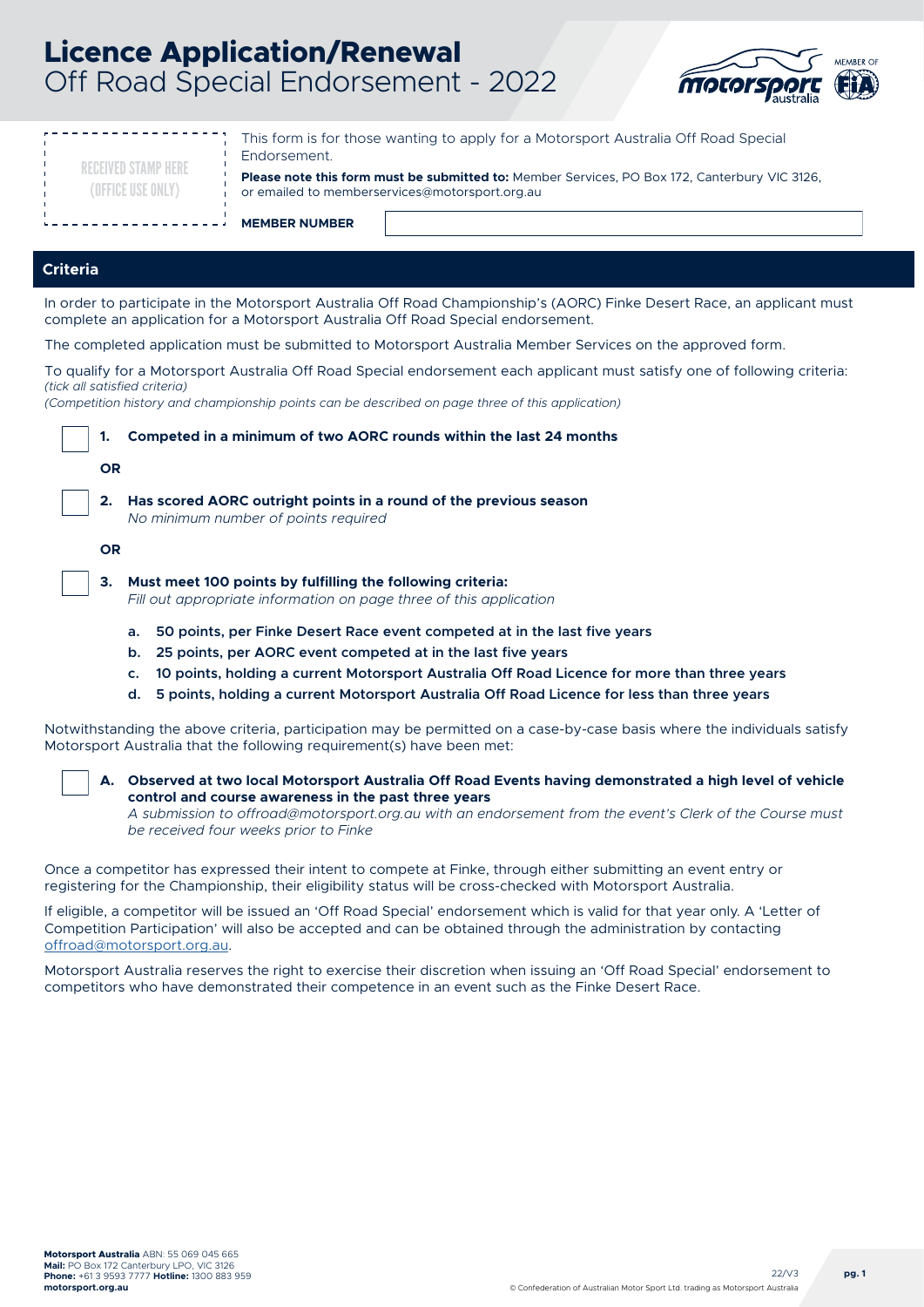

| <b>Details</b>                                                                                                                                                                                                                                                                                                                                                                                                                                                                                                                                                                                                                                                                                             |                                                                                                                                                                                                                                                                                                                                                                                                                                                                                                                                                                                               |  |  |  |  |
|------------------------------------------------------------------------------------------------------------------------------------------------------------------------------------------------------------------------------------------------------------------------------------------------------------------------------------------------------------------------------------------------------------------------------------------------------------------------------------------------------------------------------------------------------------------------------------------------------------------------------------------------------------------------------------------------------------|-----------------------------------------------------------------------------------------------------------------------------------------------------------------------------------------------------------------------------------------------------------------------------------------------------------------------------------------------------------------------------------------------------------------------------------------------------------------------------------------------------------------------------------------------------------------------------------------------|--|--|--|--|
| <b>SURNAME</b>                                                                                                                                                                                                                                                                                                                                                                                                                                                                                                                                                                                                                                                                                             |                                                                                                                                                                                                                                                                                                                                                                                                                                                                                                                                                                                               |  |  |  |  |
| <b>GIVEN NAMES</b>                                                                                                                                                                                                                                                                                                                                                                                                                                                                                                                                                                                                                                                                                         |                                                                                                                                                                                                                                                                                                                                                                                                                                                                                                                                                                                               |  |  |  |  |
| <b>DATE OF BIRTH</b>                                                                                                                                                                                                                                                                                                                                                                                                                                                                                                                                                                                                                                                                                       |                                                                                                                                                                                                                                                                                                                                                                                                                                                                                                                                                                                               |  |  |  |  |
| <b>GENDER</b>                                                                                                                                                                                                                                                                                                                                                                                                                                                                                                                                                                                                                                                                                              | <b>DIFFERENT TERM</b><br><b>MALE</b><br><b>FEMALE</b><br><b>NON-BINARY</b><br>PREFER NOT TO SAY<br>Please specify:                                                                                                                                                                                                                                                                                                                                                                                                                                                                            |  |  |  |  |
| <b>EMAIL</b>                                                                                                                                                                                                                                                                                                                                                                                                                                                                                                                                                                                                                                                                                               | <b>PHONE</b>                                                                                                                                                                                                                                                                                                                                                                                                                                                                                                                                                                                  |  |  |  |  |
| <b>ADDRESS</b>                                                                                                                                                                                                                                                                                                                                                                                                                                                                                                                                                                                                                                                                                             |                                                                                                                                                                                                                                                                                                                                                                                                                                                                                                                                                                                               |  |  |  |  |
| <b>SUBURB</b>                                                                                                                                                                                                                                                                                                                                                                                                                                                                                                                                                                                                                                                                                              | <b>POSTCODE</b>                                                                                                                                                                                                                                                                                                                                                                                                                                                                                                                                                                               |  |  |  |  |
| <b>EMERGENCY CONTACT NAME (1)</b>                                                                                                                                                                                                                                                                                                                                                                                                                                                                                                                                                                                                                                                                          |                                                                                                                                                                                                                                                                                                                                                                                                                                                                                                                                                                                               |  |  |  |  |
| <b>EMERGENCY CONTACT NUMBER (1)</b>                                                                                                                                                                                                                                                                                                                                                                                                                                                                                                                                                                                                                                                                        |                                                                                                                                                                                                                                                                                                                                                                                                                                                                                                                                                                                               |  |  |  |  |
| <b>EMERGENCY CONTACT NAME (2)</b>                                                                                                                                                                                                                                                                                                                                                                                                                                                                                                                                                                                                                                                                          |                                                                                                                                                                                                                                                                                                                                                                                                                                                                                                                                                                                               |  |  |  |  |
| <b>EMERGENCY CONTACT NUMBER (2)</b>                                                                                                                                                                                                                                                                                                                                                                                                                                                                                                                                                                                                                                                                        |                                                                                                                                                                                                                                                                                                                                                                                                                                                                                                                                                                                               |  |  |  |  |
| ARE YOU OF ABORIGINAL OR<br><b>TORRES STRAIT ISLAND ORIGIN?</b>                                                                                                                                                                                                                                                                                                                                                                                                                                                                                                                                                                                                                                            | <b>NO</b><br><b>YES. ABORIGINAL</b><br>YES, TORRES STRAIT ISLANDER                                                                                                                                                                                                                                                                                                                                                                                                                                                                                                                            |  |  |  |  |
| DO YOU HAVE AN AUSTRALIAN                                                                                                                                                                                                                                                                                                                                                                                                                                                                                                                                                                                                                                                                                  | <b>YES</b><br><b>NO</b><br><b>CITIZENSHIP OR PERMANENT RESIDENCY?</b>                                                                                                                                                                                                                                                                                                                                                                                                                                                                                                                         |  |  |  |  |
|                                                                                                                                                                                                                                                                                                                                                                                                                                                                                                                                                                                                                                                                                                            | If 'NO' to citizenship or permanent residency, what is your nationality of passport                                                                                                                                                                                                                                                                                                                                                                                                                                                                                                           |  |  |  |  |
|                                                                                                                                                                                                                                                                                                                                                                                                                                                                                                                                                                                                                                                                                                            | If 'NO', you are required to provide documentary evidence of your Australian Status. This can include: Appropriate section of your<br>passport, utility bill showing your residential address, or a statutory declaration indicating that you are a resident of Australia.                                                                                                                                                                                                                                                                                                                    |  |  |  |  |
|                                                                                                                                                                                                                                                                                                                                                                                                                                                                                                                                                                                                                                                                                                            | Declaration (must be completed by all applicants)                                                                                                                                                                                                                                                                                                                                                                                                                                                                                                                                             |  |  |  |  |
|                                                                                                                                                                                                                                                                                                                                                                                                                                                                                                                                                                                                                                                                                                            | ANY APPLICANT MAKING A FALSE DECLARATION IS LIABLE TO REFUSAL AND CANCELLATION OF INSURANCE COVER                                                                                                                                                                                                                                                                                                                                                                                                                                                                                             |  |  |  |  |
| I accept the conditions of, and acknowledge the risks arising from, attending or participating in Motorsport Activities being provided by<br>Motorsport Australia and the Entities. I agree to be bound by the rules, regulations and policies of Motorsport Australia at all times as a<br>condition of participating in this activity. The information I have entered into this form is true and correct and I will advise Motorsport Australia<br>immediately if any of the information I have given is no longer true and correct. I have read, understood, acknowledge and agree to the above<br>including the exclusion of statutory quarantees, warning, assumption of risk, release and indemnity. |                                                                                                                                                                                                                                                                                                                                                                                                                                                                                                                                                                                               |  |  |  |  |
| <b>SIGNATURE</b>                                                                                                                                                                                                                                                                                                                                                                                                                                                                                                                                                                                                                                                                                           | <b>DATE</b>                                                                                                                                                                                                                                                                                                                                                                                                                                                                                                                                                                                   |  |  |  |  |
|                                                                                                                                                                                                                                                                                                                                                                                                                                                                                                                                                                                                                                                                                                            | Parent/Guardian Consent (must be completed for all applicants under 18 years of age)                                                                                                                                                                                                                                                                                                                                                                                                                                                                                                          |  |  |  |  |
|                                                                                                                                                                                                                                                                                                                                                                                                                                                                                                                                                                                                                                                                                                            | of                                                                                                                                                                                                                                                                                                                                                                                                                                                                                                                                                                                            |  |  |  |  |
| parent/<br>am the                                                                                                                                                                                                                                                                                                                                                                                                                                                                                                                                                                                                                                                                                          | guardian <i>(tick applicable)</i> of the above-named (' <b>Minor</b> ') who is under 18 of age. I have read this document and<br>understand its contents, including the exclusion of statutory guarantees, warning, assumption of risk, release and indemnity, and have<br>explained the contents to the Minor. I consent to the Minor attending or participating in the event at their own risk.                                                                                                                                                                                             |  |  |  |  |
| <b>SIGNATURE</b>                                                                                                                                                                                                                                                                                                                                                                                                                                                                                                                                                                                                                                                                                           | <b>DATE</b>                                                                                                                                                                                                                                                                                                                                                                                                                                                                                                                                                                                   |  |  |  |  |
| <b>Your Privacy</b>                                                                                                                                                                                                                                                                                                                                                                                                                                                                                                                                                                                                                                                                                        |                                                                                                                                                                                                                                                                                                                                                                                                                                                                                                                                                                                               |  |  |  |  |
| website (motorsport.org.au).                                                                                                                                                                                                                                                                                                                                                                                                                                                                                                                                                                                                                                                                               | Motorsport Australia requires the above information to assess your suitability for the activity. The information provided by you may be used<br>and disclosed to others by Motorsport Australia for the purposes of Motorsport Australia's business. Motorsport Australia may not be able to<br>permit you to undertake the activity if you do not provide all of the information requested above. Full details of Motorsport Australia's privacy<br>policy (including how you can access and correct your personal information and make a complaint) are available at Motorsport Australia's |  |  |  |  |

Motorsport Australia and its partners may send you direct marketing materials from time to time. This is in addition to relevant information which Motorsport Australia may send to you as part of Motorsport Australia's services.

Please tick this box if you **do not** want to receive direct marketing from Motorsport Australia or its partners.